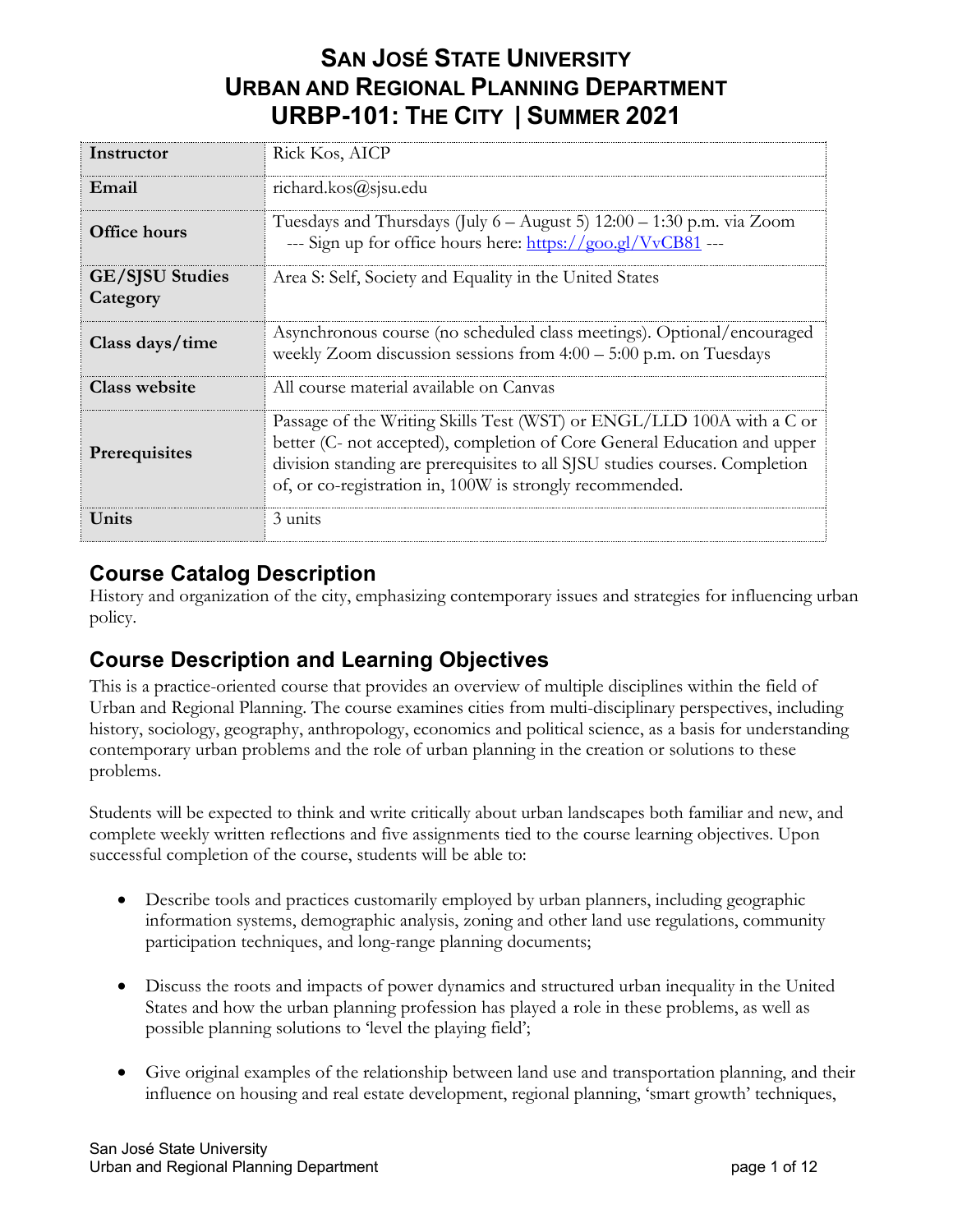and urban resiliency planning;

• Paraphrase the links between urban planning and public health, including the impacts of urban pollution and climate change, and solutions including walkable neighborhoods, 'complete streets', public open space interventions, and environmental justice efforts.

## **Instructor Responsibilities**

- To create a physically and intellectually safe and stimulating environment for learning
- To assist students as much as possible with their individual and collective learning goals
- To help resolve conflicts that hinder learning by answering student questions clearly and promptly, or to research answers and reply to the student as soon as possible
- To treat students with respect and kindness, using encouragement and humor to foster learning
- To arrive at the start of each class session fully prepared and organized, with clear learning objectives and a schedule for the day's tasks ready to go
- To evaluate and grade student work fairly and accurately while providing constructive feedback

## **Student Responsibilities**

- To attend each class session and to arrive punctually, bringing all needed materials
- To treat other students and the instructor with absolute respect, supporting fellow students whenever possible with their learning objectives, and minimizing distractions in class
- To complete all assignments on time and professionally according to the requirements listed in this syllabus
- To fully read and understand all aspects of this syllabus and to carry out the requirements herein
- To actively and consistently participate in class discussions and question-and-answer sessions
- To demonstrate self-reliance and self-direction in setting and completing learning objectives
- To accept responsibility for working collaboratively in the learning process

## **Course Readings and Videos**

This list includes both required and recommended readings and videos for the course. Links to all required readings and videos will be available via Canvas. Some recommended readings are available on Canvas, while other recommended readings are available online or with the assistance of an SJSU librarian.<sup>1</sup>

### **Urban Sustainability**

- **Reading 1:** National Academies of Sciences, Engineering, and Medicine 2016. "Pathways to Urban Sustainability: Challenges and Opportunities for the United States."
- **Reading 1A:** Sampson, Robert J. "Urban sustainability in an age of enduring inequalities: Advancing theory and ecometrics for the 21st-century city". Proceedings of the National Academy of Sciences Aug 2017, 114 (34) 8957-8962; DOI: 10.1073/pnas.1614433114
- **Video 1A: "**Urban Sustainability: 7 principles for building better cities" (14:20 mins.) https://www.youtube.com/watch?v=IFjD3NMv6Kw
- **Video 1B:** "Urban Sustainability is at the Heart of Copenhagen Culture" (5:48 mins.) https://www.freethink.com/videos/urban-sustainability

<sup>&</sup>lt;sup>1</sup> The MLK Library liaison for the Dept. of Urban & Regional Planning is Peggy Cabrera – see details later in this syllabus.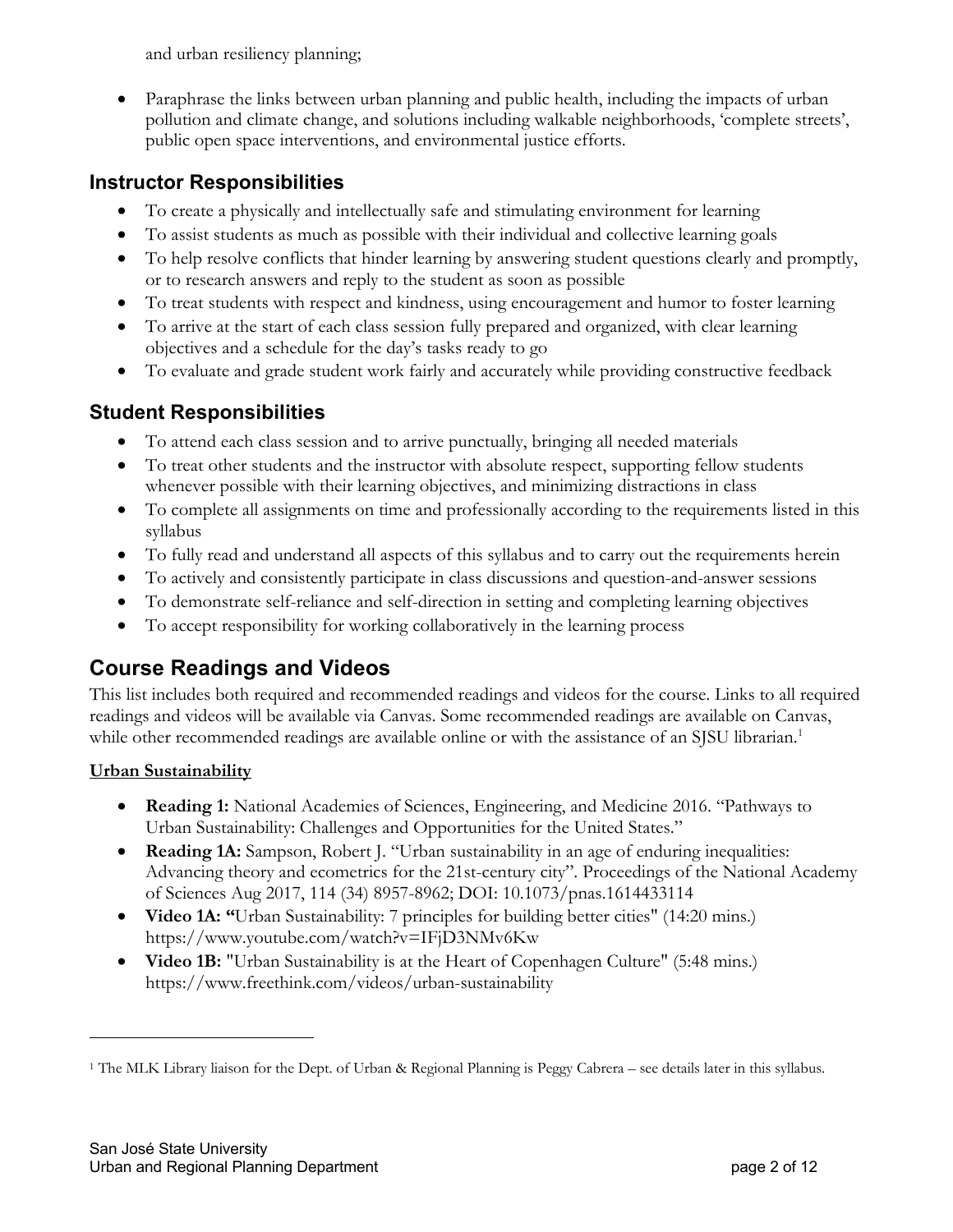#### **Zoning and General Plans**

- **Reading 2:** Feldstein, Lisa M., "General Plans and Zoning: A toolkit for building healthy, vibrant communities". California Department of Health Services, 2007. Pages 3-4, 9-17, 23-33, 35-38, 91- 124.
- **Reading 2A:** Badger, Emily and Quoctrung Bui. "Cities Start to Question an American Ideal: A House with a Yard on Every Lot." *The New York Times*, June 17, 2019. https://www.nytimes.com/interactive/2019/06/18/upshot/cities-across-america-question-singlefamily-zoning.html (accessed July 1, 2019)
- **Video 2:** "An Introduction to Zoning" (5:57 mins.) https://www.youtube.com/watch?v=9kVWDWMcLT4

### **Urban Transportation Topics**

- **Reading 3:** Shoup, Donald, 1997. "The High Cost of Free Parking", summarized by Tri-State Transportation Campaign. *Journal of Planning Education and Research.*
- **Reading 3A:** SPUR, Karen Steen, ed. "Freedom to Move: How the Santa Clara Valley Transportation Authority Can Create Better Transportation Choices in the South Bay", 2014.
- **Reading 3B**: Davis, Benjamin and Tony Dutzik, Phineas Baxandall. "Transportation and the New Generation: Why Young People are Driving Less and What it Means for Transportation Policy". Frontier Group and the U.S. PIRG Education Fund, 2012.
- **Reading 3C**: Manjoo, Farhad. "I've Seen a Future Without Cars, and It's Amazing". New York Times, July 9 2020. https://www.nytimes.com/2020/07/09/opinion/sunday/ban-carsmanhattan-cities.html?searchResultPosition=4
- **Video 3:** "Cars Almost Killed Our Cities, But Here's How We Can Bring Them Back" (19:31 mins.) https://www.youtube.com/watch?v=GXn2Iu8mSWY

#### **Community Engagement in the Planning Process**

- **Reading 4:** Salazar, Dayana and Peter Wechsler. "Collaborative Neighborhood Planning: Silicon Valley as a Laboratory for Community Service Learning." Paper presented to Association of Collegiate Schools of Planning Conference, 2002.
- **Video 4:** "Participatory Urban Planning: Lessons from the Field" (12:09 mins.) https://www.youtube.com/watch?v=MQHJCD-cQ4Y&t=168s
- **Reading 4A:** Putnam, Robert. "Thinking about Social Change in America" in *Bowling Alone: the Collapse and Revival of American Community*, 15-28. New York, NY: Simon & Schuster, 2000.
- **Video 4A:** "It's Time for Citizens to Take Back Urban Planning." https://www.youtube.com/watch?v=FPqnUK3iNHk (13:42 mins.)

#### **Urban Inequities, Environmental Injustice**

- **Reading 5:** Sacoby Wilson, Malo Hutson, and Mahasin Mujahid. "How Planning and Zoning Contribute to Inequitable Development, Neighborhood Health, and Environmental Injustice." *Environmental Justice*, Volume 1, Number 4, 2008.
- **Video 5:** "Taking a Stand Against Environmental Injustice" (7:18 mins.) https://www.youtube.com/watch?v=YMJNqKbtC-Q
- **Video 5A:** "Chavez Ravine: A Los Angeles Story." (23:41 mins.) https://www.youtube.com/watch?v=eBOtKhAAUHs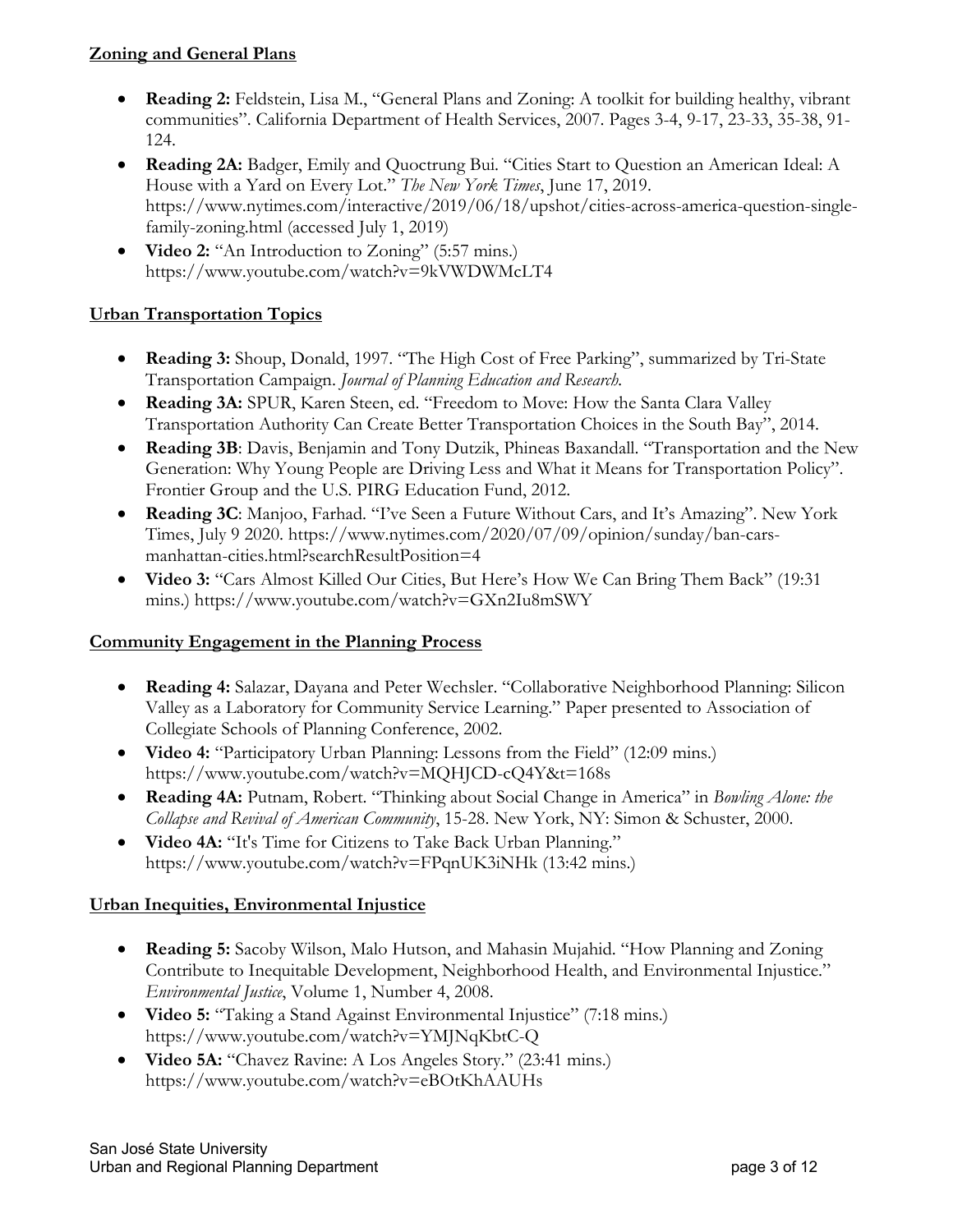- **Reading 5A:** Jones, Todd. "Why Urban Planning Must Ensure Climate Justice." May 18, 2021, Triple Pundit – the Business of Doing Better. https://www.triplepundit.com/story/2021/urbanplanning-climate-justice/722751
- **Reading 5B:** Bagley, Katherine. "Connecting the Dots Between Environmental Injustice and the Coronavirus". Yale Environment 360, May 7, 2020. https://e360.yale.edu/features/connectingthe-dots-between-environmental-injustice-and-the-coronavirus

#### **Planning for Healthy Communities; 'Smart Growth' Techniques**

- **Reading 6:** Kunstler, James Howard. "The Geography of Nowhere: The Rise and Decline of America's Man-Made Landscape", Simon and Schuster, 1993, pgs. 189-216.
- **Video 6:** "Arlington's Smart Growth Journey" (51:58 mins.) https://www.youtube.com/watch?v=uFHs1\_P4qTU&t=1642s
- **Video 6A:** "The Ghastly Tragedy of the Suburbs" (19:32 mins.) https://www.ted.com/talks/james\_howard\_kunstler\_the\_ghastly\_tragedy\_of\_the\_suburbs/transc ript?language=en
- **Video 6B:** "How an Obese Town Lost a Million Pounds." (15:15 mins.) https://www.youtube.com/watch?v=raCIUeGUr3s
- **Video 6C:** "Insights into a Lively Downtown." (19:42 mins.) https://www.youtube.com/watch?v=TWojmRSg85s

#### **Housing and Real Estate Development**

- **Reading 7:** Oatman-Stanford, Hunter. "Demolishing the California Dream: How San Francisco Planned Its Own Housing Crisis." Collectors Weekly, Sept. 21, 2018.
- **Video 7:** "Real Estate Wars: Inside the class and culture battle that's tearing San Francisco apart." (23:51 mins.) https://www.youtube.com/watch?v=LVVO8b4vvis
- **Reading 7A**: Hansen, Louis. "Is this the end of single-family zoning in the Bay Area?" *The Mercury News*, March 2, 2021. https://www.mercurynews.com/2021/03/01/is-this-the-end-of-singlefamily-zoning-in-the-bay-area/
- **Video 7A:** "Short History of Public Housing in the United States (1930's Present)." (15:49 mins.) https://www.youtube.com/watch?v=LVVO8b4vvis
- **Video 7B:** "High Rents Force Some in Silicon Valley to Live in Vehicles." (9:25 mins.) https://www.youtube.com/watch?v=KG0\_KiM9Mv8

#### **Future Visions for the Bay Area's Growth**

- **Reading 8:** SPUR. "Four Future Scenarios for the San Francisco Bay Area: Planning for the Region in the Year 2070." March 2021.
- **Video 8:** "Plan Bay Area 2050: A Vision for the Future" (3:27 mins.) https://www.youtube.com/watch?v=9gBA5G-qLCs
- **Video 8A:** "The Future of Cities." (18:12 mins.) https://www.youtube.com/watch?v=xOOWk5yCMMs

#### **Recommended Readings**

- Rohe, William. "From Local to Global: One Hundred Years of Neighborhood Planning", *Journal of the American Planning Association*, Vol. 75, No. 2, Spring 2009.
- Haas, Tigran. *New Urbanism and Beyond: Designing Cities for the Future*. Rizzoli New York, 2008.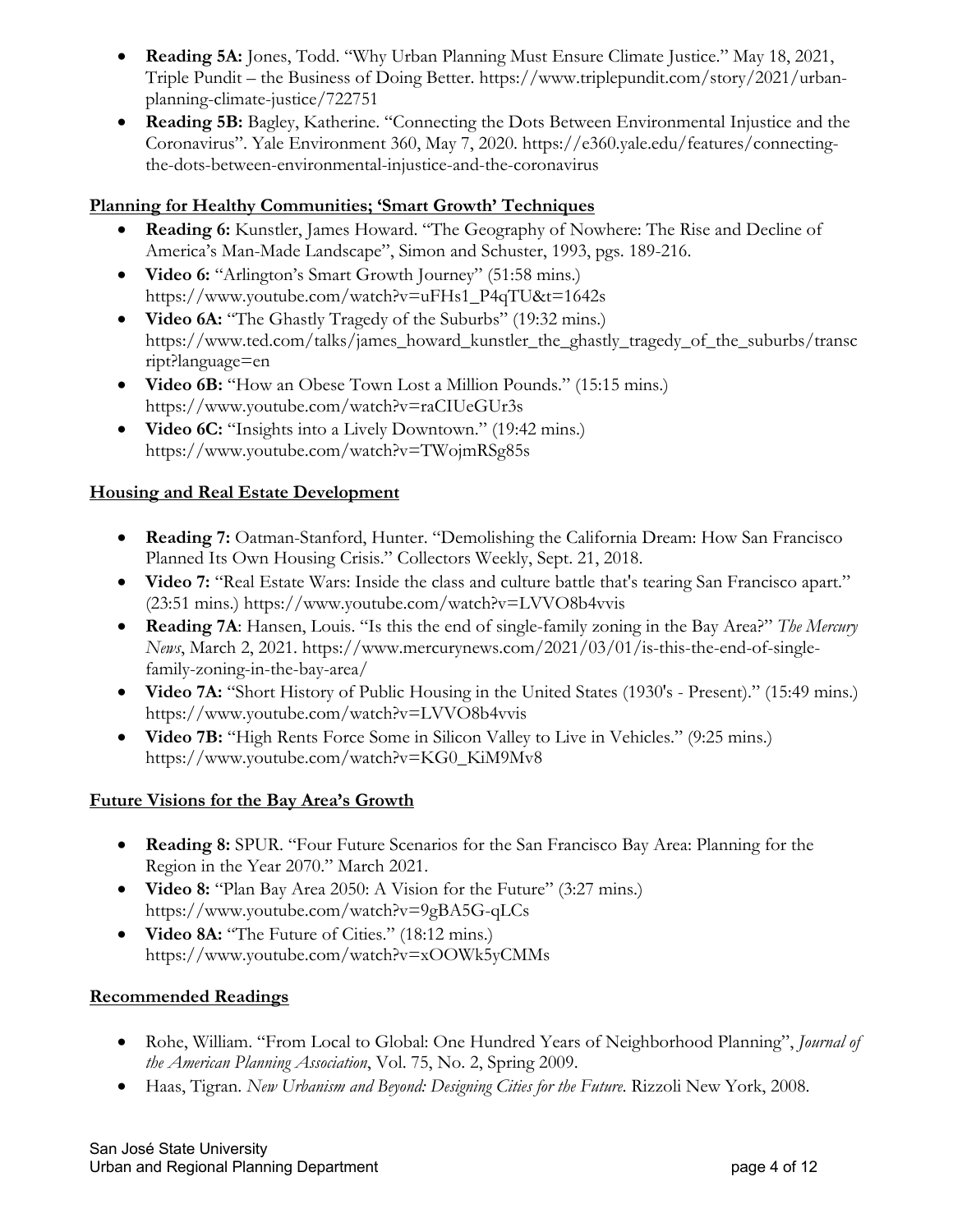- Brown, Juanita, and Isaacs, David. *World Cafe: Shaping Our Futures Through Conversations That Matter*. Williston, VT, USA: Berrett-Koehler Publishers, 2005.
- Frank, Kathryn. "The Potential of Youth Participation in Planning", *Journal of Planning Literature* 20. (September 2006)
- Jackson, Richard J. and Stacy Sinclair. *Designing Healthy Communities*. San Francisco: John Wiley & Sons, 2012.
- Jacobs, Jane. "The Uses of Sidewalks" from *The Death and Life of Great American Cities* in *The City Reader (Fifth Edition).* LeGates, Richard T. and Frederic Stout, eds. New York: Taylor & Francis, 2011, pgs. 105-109
- Macionis, John J. and Vincent N. Parillo, "Evolution of the World's Cities", *Cities and Urban Life*, 7th ed., Pearson Higher Ed., 2017, pp. 23-52.
- Neal, Peter (Ed). *Urban Villages and the Making of Communities*. Taylor & Francis, 2003.
- Putnam, Robert. "The Prosperous Community: Social Capital and Public Life." The American Prospect, 2001. http://prospect.org/article/prosperous-community-social-capital-and-public-life (accessed August 17, 2014)
- Whyte, William H. "The Design of Spaces" from *City: Rediscovering the Center* in *The City Reader (Fifth Edition),* LeGates, Richard T. and Frederic Stout, eds. New York: Taylor & Francis, 2011, pgs. 510- 517
- Ygleias, Matthew. "How Los Angeles Yes Los Angeles is Becoming the Next Great Mass-Transit City", Slate.com, Sept 17. 2012.

# **Course Assignments and Weekly Written Reflections**

Your grade for the course will be based on the following assignments and other components. All relevant materials and assignment details will be posted to Canvas.

| <b>Assignment Title</b>                                                                                                                                                                                            | <b>Percent of Total</b><br>Grade |
|--------------------------------------------------------------------------------------------------------------------------------------------------------------------------------------------------------------------|----------------------------------|
| 1 – Mapping urban sustainability indicators using ArcGIS Online (due<br>July $15$ )                                                                                                                                | 15%                              |
| 2 – Urban transportation systems (due July 22)                                                                                                                                                                     | 15%                              |
| 3 – Attend a Planning Commission meeting, or explore two current Bay<br>Area urban planning topics (due July 29)                                                                                                   | 15%                              |
| 4 - Create an interactive ArcGIS StoryMap describing an urban<br>neighborhood (due August 3)                                                                                                                       | 15%                              |
| 5 – Prepare a 'city profile' report and present findings (due August 5)                                                                                                                                            | 20%                              |
| Weekly remarks/observations, submitted on Canvas Discussions, on<br>lecture topics and assigned readings and videos (approx. 5% of final<br>grade per weekly posting x 4 postings) (due July 13, 20, 27; August 3) | 20%                              |

**Assignment 1** is a guided exercise with a focus on urban sustainability. Students will use ArcGIS Online to undertake a comparative analysis of neighborhood-level urban sustainability indicators (e.g. income distribution, racial diversity, access to food stores, health care access). Prior to the mapping work, students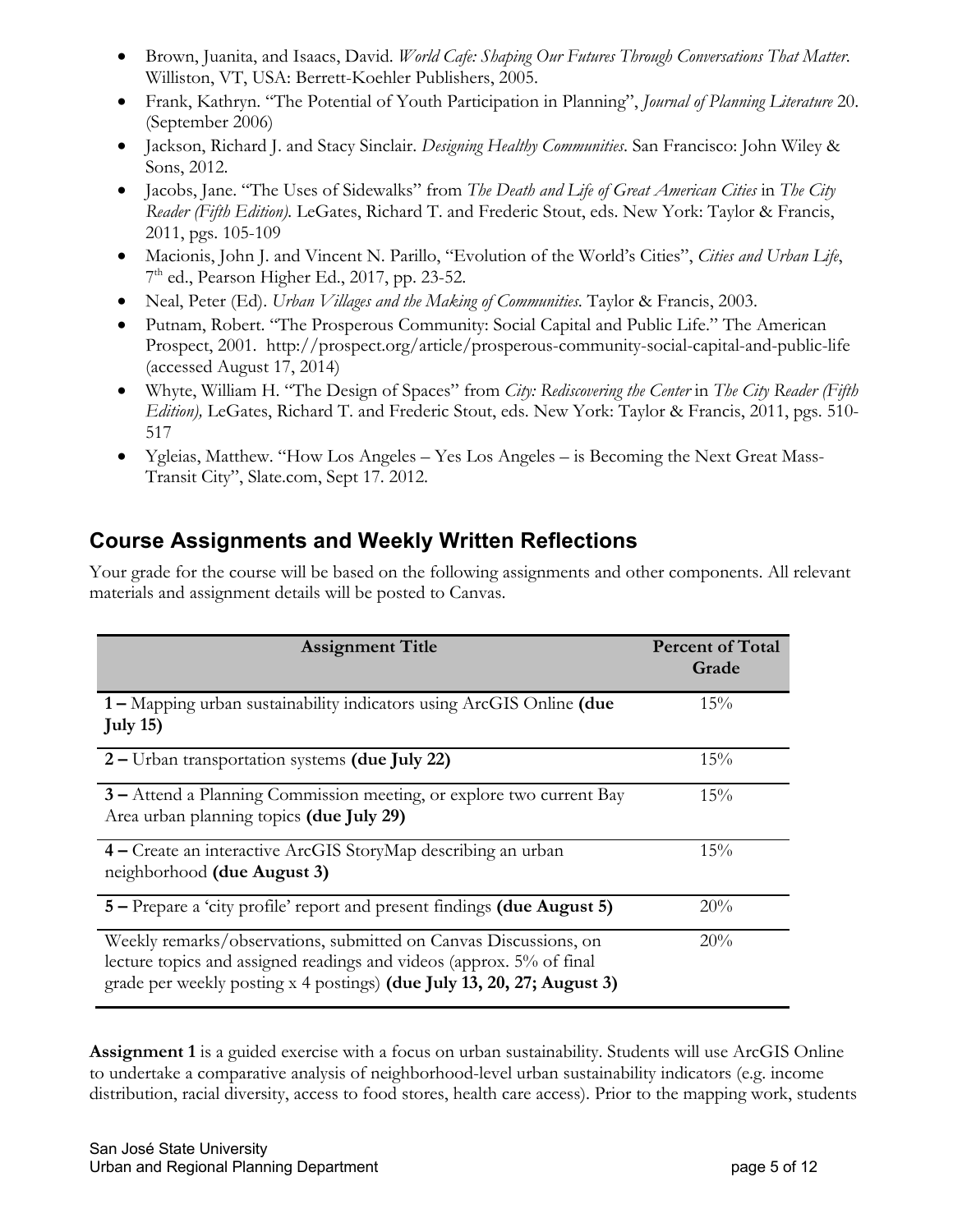will watch a series of videos to explore facets of urban sustainability and write responses and reactions to these videos.

**Assignment 2** is a "choose your adventure" assignment that provides students with opportunities to explore transportation-related topics of interest such as car-free cities, Street Films videos, the StreetMix website for designing complete streets, and summaries of contemporary readings on urban transportation. Students will choose three of nine options, and extra credit can be earned by completing additional tasks beyond the minimum of three.

**Assignment 3** will require students to attend a local Planning Commission meeting (either in person or virtually) and report on the agenda topics, discussions, public input, and outcomes. Alternatively, students may summarize two recent articles related to urban planning topics in the San Francisco Bay Area.

**Assignment 4** will have students create a personalized, interactive, web-based ArcGIS StoryMap to highlight characteristics of an urban neighborhood of interest.

**Assignment 5** asks students to prepare a "city profile" paper that describes the historic, cultural, and demographic qualities of a major world city of interest to the student, either within the United States or elsewhere. Students will record a presentation of their findings and submit it to the instructor for evaluation. Each student may elect to share their video with peers; the instructor will add links to Canvas.

**Weekly Remarks and Observations.** These are meant to encourage meaningful class participation and discussion while providing an opportunity for students to reflect in writing on the course material. Posts on Canvas Discussions are due at 11:59 p.m. Pacific time each Tuesday starting July 13, 2021. Late posts received after 11:59 p.m. on the due dates will receive half credit; posts received more than 24 hours late will not receive any credit. Students must submit 4 daily reading responses over the course of the semester.

## **Calculation of Final Course Letter Grade**

I will calculate the final letter grade for the course by weighting the grade for each assignment according to the percentages in the table above. To do this, I first convert the letter grade for each assignment to a number using a 4-point scale ( $A$  + = 4.33,  $A$  = 4.0,  $A$  = 3.67,  $B$  + = 3.33,  $B$  = 3.0,  $B$  = 2.67,  $C$  + = 2.33,  $C$  $= 2.0, C = 1.67, D = 1, and F = 0.$ 

I then use these numbers and the weights for each assignment to calculate a final, numerical grade for the course based on a 4-point scale. That number is converted back to a letter grade ( $A = 3.85 +$ ,  $A = 3.50 -$ 3.84, B + = 3.17 – 3.49, B = 2.85 – 3.16, B =  $2.50 - 2.84$ , C + =  $2.17 - 2.49$ , C =  $1.85 - 2.16$ , C =  $1.41 -$ 1.84,  $D+ = 1.17 - 1.40$ ,  $D = 0.85 - 1.16$ ,  $F = 0 - 0.84$ .

## **Other Grading and Assignment Issues**

I understand that grades are important to students on both a personal and professional level. They are a measure of your achievements in class and your progress towards meeting the course learning objectives. I also understand that there tends to be a great deal of "grade anxiety" in a university setting. The best way that I can help students with these matters is to be as clear as possible about grading criteria and weightings in this syllabus, so that you can plan accordingly. Please understand that I am a very thoughtful, careful, thorough and fair grader of student assignments and it is a responsibility that I do not take lightly. You are encouraged to review your graded assignments with me at any time to discuss my comments and suggestions for improvement.

I've been called a "tough grader", and it's true! High grades must be earned and all grades reflect my comprehensive estimation of a student's effort - just as our efforts in a professional work environment are judged accordingly and considered by supervisors for promotions and pay raises. For example, I reserve a grade of "A" only for **exceptional** work, as a way of honoring students who go "above and beyond" when completing course assignments. After all, the strict definition of an "A" grade is "exceptional", not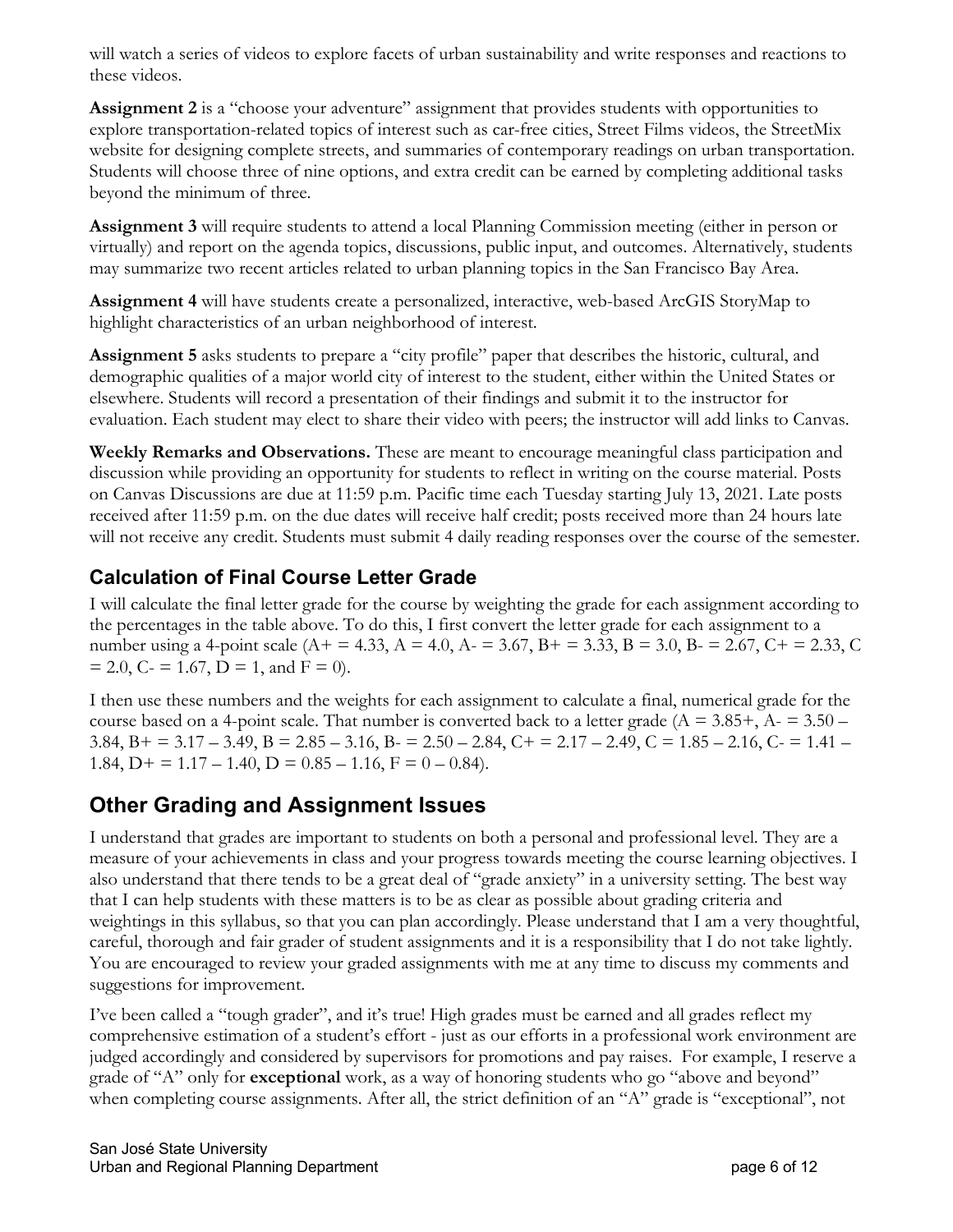"average" or even "above average". Each assignment will include a rubric so that you can see how I will evaluate your work.

## **Final Examination or Evaluation**

Assignment 5 will effectively constitute the final exam for the course. Students will prepare a detailed report about a major world city, integrating material covered throughout the course. Students will also record a presentation of their findings and submit the recording to the instructor for evaluation.

## **Communications**

Most communications for this course will be sent via the Announcements function in Canvas; make sure you have Canvas set up to receive announcement notifications. The instructor may also use e-mail to communicate with students; please check your email regularly.

This course is registered in Canvas where you will find the most up to date syllabus, announcements, and details about the assignments. If you registered for this course but are not able to see the Canvas page, please let the instructor know as soon as possible.

## **Course Workload**

Success in this course is based on the expectation that students will spend, for each unit of credit, a minimum of forty-five hours over the length of the course (normally three hours per unit per week with one of the hours used for lecture) for instruction or preparation/studying or course related activities including but not limited to internships, labs, clinical practica. Other course structures will have equivalent workload expectations as described in the syllabus.

Because this is a three-unit class, students can expect to spend a minimum of seven to eight hours per week in addition to time spent in class and on scheduled tutorials or activities. Special projects or assignments will require additional work for the course. Careful time management will help you keep up with readings and assignments and enable you to be successful in all of your courses.

# **Completing Assignments on Time and Professionally**

Assignments are due at the date and time specified on each assignment handout. In only rare instances will late assignments be accepted, as described below. Late assignments will receive a one-letter grade deduction for each day an assignment is late. For example, if the assignment would normally receive a grade of "B" but is submitted one day late, it will receive a final grade of "C".

I realize that life happens. If you expect not to be able to complete an assignment on time, it is important for you to contact me **at least 24 hours prior to the due date** and, if appropriate, the other students in a group (for group project work). You must also provide a date and time by which the late assignment will be submitted. If you do not communicate an anticipated late assignment within this time frame or if the late assignment is not received on the date promised, the assignment will receive a grade of zero. The grading policies described earlier in the syllabus will still apply. **A maximum of two late assignments that adhere to this policy will be accepted**; all subsequent late assignments will receive an automatic grade of zero. Sorry, no exceptions to these policies will be granted, in fairness to the majority of students who submit their assignments on time.

The presentation of submitted materials will be considered as part of the assignment's grade. All assignments must include the student's name, date, course number, assignment number and other items as directed by the instructor. Neatness, clarity and organization do count. As in a professional setting, typed submissions are expected; handwritten assignments are not acceptable. Assignments not meeting these fundamental practices of professional presentation will generally receive a one-half to one-point deduction in the grade.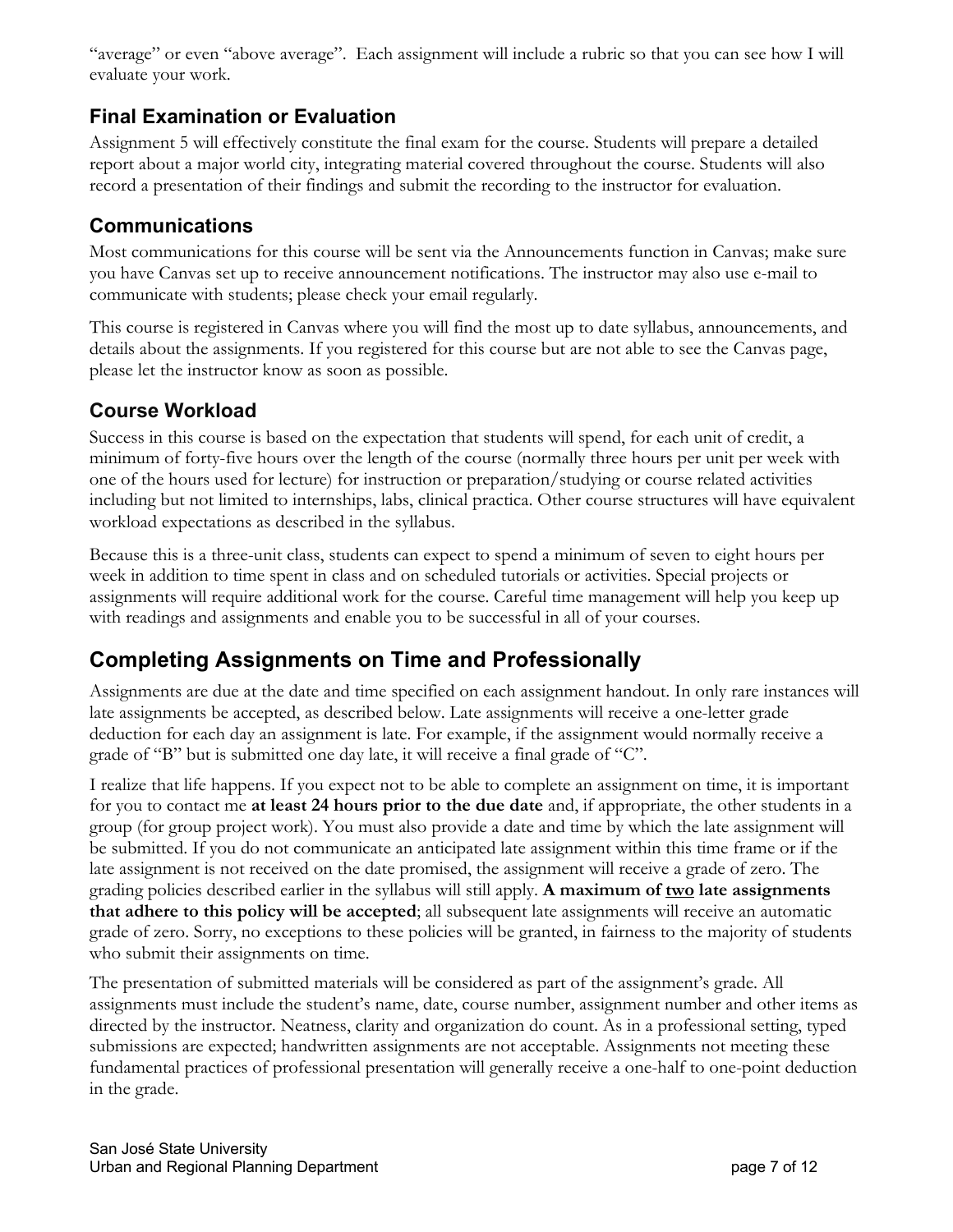# **University Policies**

Per University Policy S16-9, university-wide policy information relevant to all courses, such as academic integrity, accommodations, etc. will be available on Office of Graduate and Undergraduate Programs' Syllabus Information web page at http://www.sjsu.edu/gup/syllabusinfo/

# **Plagiarism and Citing Sources Properly**

Plagiarism is the use of someone else's language, images, data, or ideas without proper attribution. It is a very serious offense both in the university and in your professional work. In essence, plagiarism is both theft and lying: you have stolen someone else's ideas, and then lied by implying that they are your own.

> **Plagiarism will lead to grade penalties and a record filed with the Office of Student Conduct and Ethical Development. In severe cases, students may also fail the course or even be expelled from the university.**

> **If you are unsure what constitutes plagiarism, it is your responsibility to make sure you clarify the issues before you hand in draft or final work.**

Learning when to cite a source and when not to is an art, not a science. However, here are some common examples of plagiarism that you should be careful to avoid:

- Using a sentence (or even a part of a sentence) that someone else wrote without identifying the language as a quote by putting the text in quote marks and referencing the source.
- Paraphrasing somebody else's theory or idea without referencing the source.
- Using a picture or table from a webpage or book without reference the source.
- Using data some other person or organization has collected without referencing the source.

The SJSU MLK Library provides a short (15 minutes) and informative plagiarism tutorial. The MUP faculty highly encourage all students to complete it. Details are here: https://libguides.sjsu.edu/c.php?g=853661&p=6111789

Also, The University of Indiana has developed a very helpful website with concrete examples about proper paraphrasing and quotation. See in particular the following pages:

- Overview of plagiarism at www.indiana.edu/~istd/overview.html
- Examples of plagiarism at www.indiana.edu/~istd/examples.html
- Plagiarism quiz at www.indiana.edu/~istd/test.html

If you still have questions, feel free to talk to me personally. There is nothing wrong with asking for help, whereas even unintentional plagiarism is a serious offense.

## **Citation style**

It is important to properly cite any references you use in your assignments. The Department of Urban and Regional Planning uses Kate Turabian's *A Manual for Writers of Research Papers, Theses, and Dissertations*, 8th edition (University of Chicago Press, 2013, ISBN 780226816388). Copies are available in the SJSU King Library. Additionally, the book is relatively inexpensive, and you may wish to purchase a copy.

Please note that Turabian's book describes two systems for referencing materials: (1) "notes" (footnotes or endnotes), plus a corresponding bibliography, and (2) in-text parenthetical references, plus a corresponding reference list. **In this class, students should use the "notes" style** since I feel that it creates a less distracting experience for your reader than the parenthetical-reference style.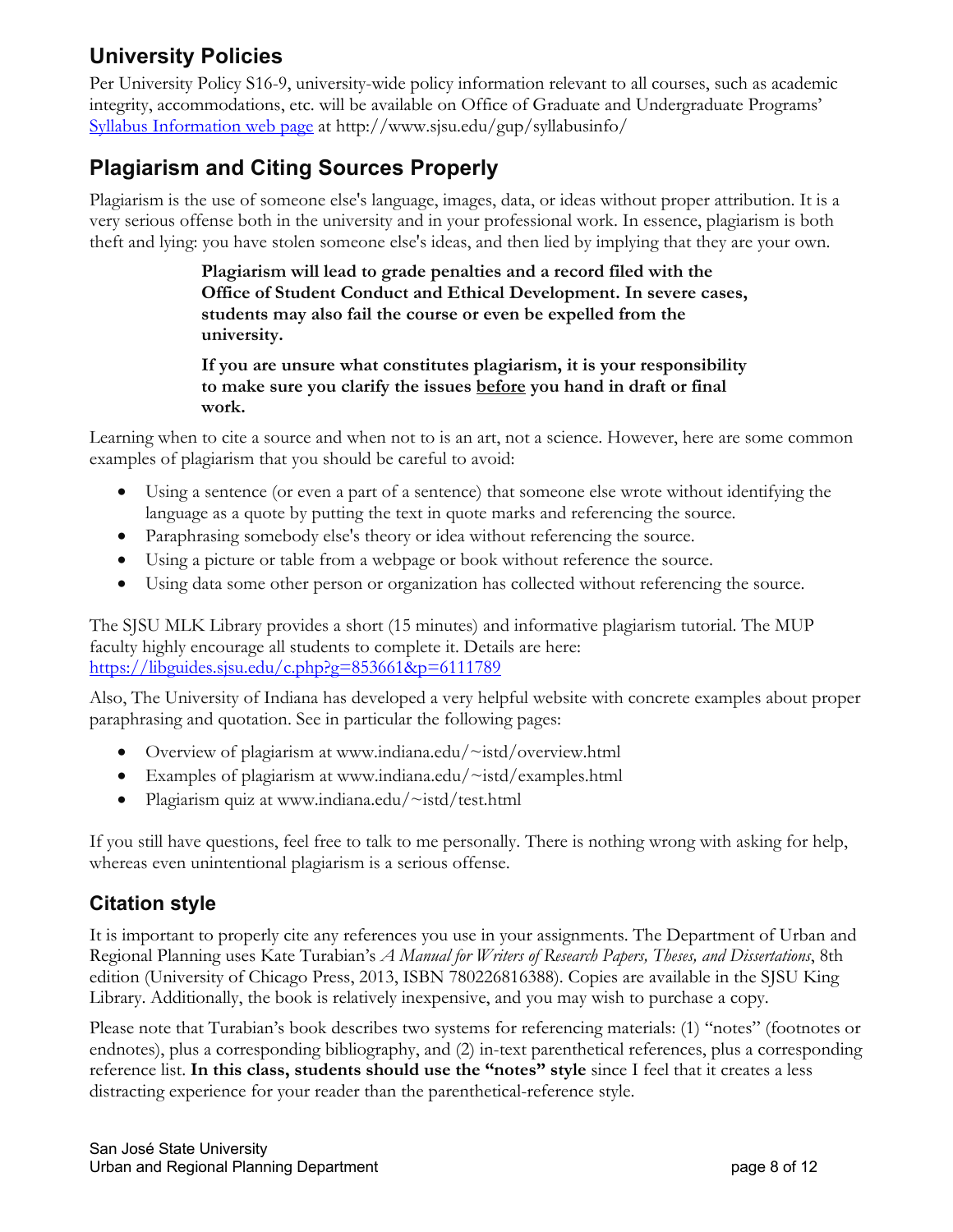# **Library Liaison**

The SJSU Library Liaison for the Urban and Regional Planning Department is Ms. Peggy Cabrera. If you have questions, you can contact her at peggy.cabrera@sjsu.edu or 408-808-2034.

## **About the Instructor: Rick Kos, AICP**

I am very much looking forward to working with you this summer and expect that you will learn quite a bit in our five weeks together. We'll have some fun along the way, too.

A little about my background: my formal training is in environmental planning and urban design (B.S., Rutgers University, 1985) as well as regional planning and New Urbanism (Masters, University of North Carolina at Chapel Hill, 1993). In the late 1980s, I worked as a planner in Middlesex County, New Jersey, reviewing subdivision and site plan proposals for compliance with county regulations. In the 1990s, I served two rapidly-growing North Carolina municipalities in a dual role as town planner and GIS (Geographic Information System) coordinator (the latter being a role I created for both towns), so I am equally conversant in the language of both disciplines. From 1996 - 2000, I served as Senior Town Planner for Huntersville, North Carolina - the fastest-growing town of its size in the state at the time. The New Urbanist principles mandated by the Town's development regulations applied to both greenfield and infill sites. Since the regulations were design-based (i.e. non-Euclidean), they required me to make frequent subjective judgments on the visual qualities of streets, the orientation of proposed buildings to public spaces, and the relationship of buildings and land uses to one another. I thoroughly enjoyed defending the principles of traditional town planning, often to developers and citizens that were not particularly receptive, at first, to deviations from the conventional suburban planning model.

After relocating to the Bay Area in 2000, I worked with the Metropolitan Transportation Commission in Oakland as a GIS Analyst. The Bay Area Lifeline Transportation Map that I completed for MTC was chosen from among thousands of entries for inclusion in Esri's *2003 Map Book*. This annual publication showcases innovative uses of Esri's GIS software to solve real-world problems. The Lifeline Map locates disadvantaged neighborhoods and thousands of geocoded essential destinations (e.g. grocery stores, daycare centers, clinics) within the nine county region, along with existing public transit services. The spatial analyses enabled by this mapping work allowed transportation planners to locate gaps in transit service so that decision-makers could direct funding to alter bus schedules, connections, and routing for improved neighborhood connectivity.

From 2003 to 2007 I served as GIS Manager for Design, Community & Environment, a planning and design firm in Berkeley. I managed all aspects of the firm's GIS practice and took great pride in keeping hundreds of data layers organized across multiple projects, ensuring that the firm's metadata was up-todate, training staff to use ArcGIS and ArcCatalog, and managing the production of hundreds of maps for General Plans and EIRs throughout California.

Hmmm…what else? I manage the GIS Education Center for a regional non-profit organization called BayGeo. Also, I have co-authored a book titled *GIS for Economic Development* with Professor Mike Pogodzinski of the SJSU Economics Department, released in late 2012 by Esri Press. I also engage in a number of freelance GIS projects, including transit planning analyses for Mobility Planners, LLC.

I've been teaching at San José State since 2007 and, I must admit, it is my favorite job of those listed above. **Welcome!** Let's work hard and have fun learning about cities and global urbanism! I'm here to help you succeed.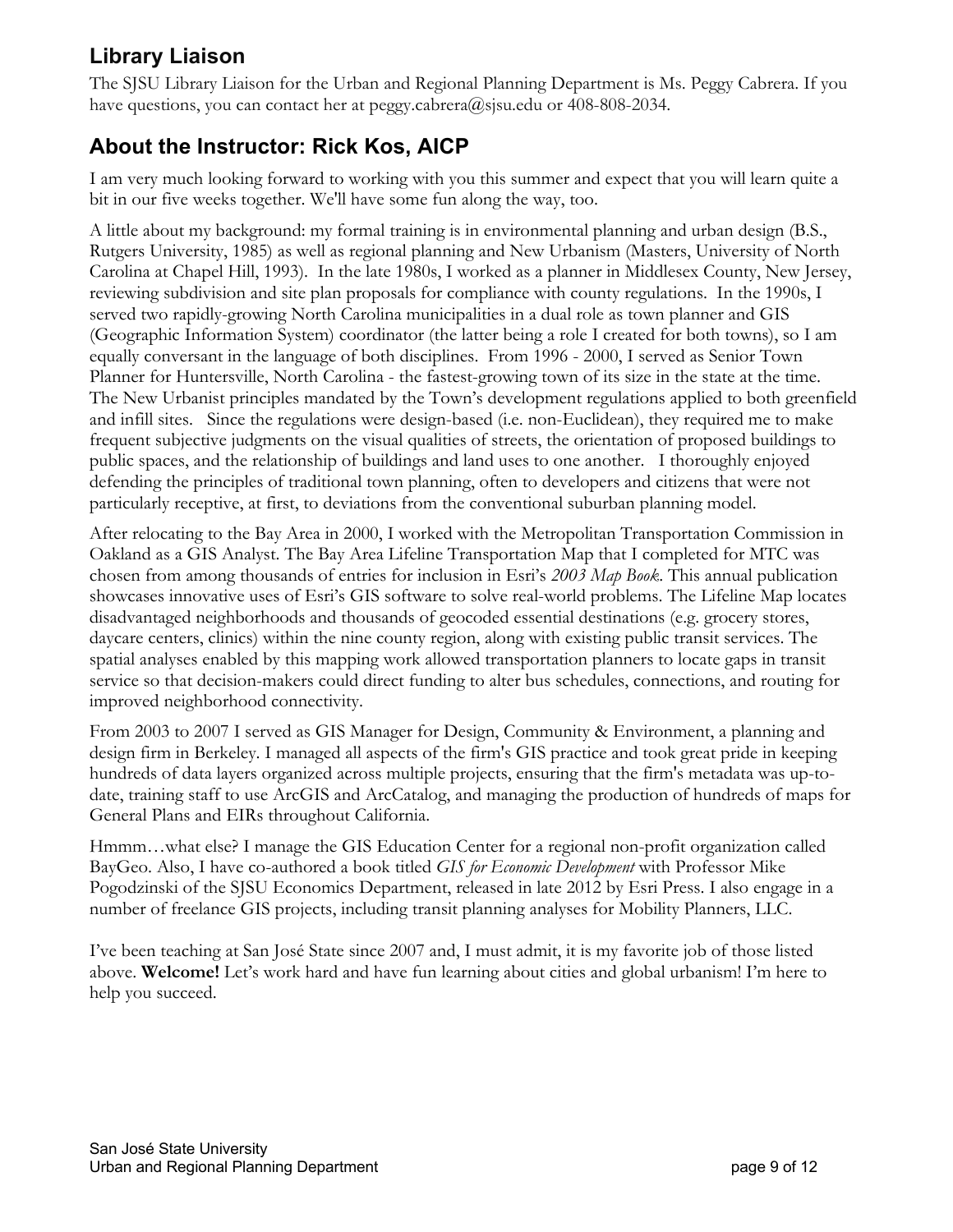# **URBP-101: THE CITY SUMMER 2021 COURSE MODULES**

The following outline describes the nine primary course modules. Please bear in mind that specific details are subject to change with reasonable notice. I will communicate changes via Canvas Announcements.

## **Module 0: Welcome!**

Introductions; Course and Syllabus Review; Thinking about "Wicked" Planning Problems

- **Step 1:** Lecture Video #0
- **Step 2:** Review Lecture Slides from Video #0
- **Step 3:** "Wicked problems" Jamboard

**Step 4:** Review optional/recommended materials below (encouraged):

- **Video:** "Where and Why did the First Cities and States Appear?" (10:45 mins.)
- **Video:** "A Brief History of Urban Planning in the U.S." (14:30 mins.)
- **Video:** "Brief History of Urban Planning" compare to video #1 above! (4:39 mins.)
- **Video:** "What is Urban Planning?" (5:56 mins.)

## **Module 1:** Urban Sustainability and Working with Geographic Information Systems Maps and Data

- **Step 1: Reading:** (read pages 9-26; then select any **two** of the nine cities in Chapter 4 to read about). "Pathways to Urban Sustainability: Challenges and Opportunities for the United States"
- **Step 2: Video:** Urban Sustainability: "7 principles for building better cities" (14:20 mins.)
- **Step 3: Video:** "Urban Sustainability is at the Heart of Copenhagen Culture" (5:48 mins.)
- **Step 4:** Lecture Video #1
- **Step 5** Review Lecture Slides from Lecture Video #1

### **Step 6:** Review optional/recommended materials below (encouraged):

- **Video:** "Creativity is boosting urban sustainability and here are 10 examples"
- **Reading:** "Urban sustainability in an age of enduring inequalities: Advancing theory and ecometrics for the 21st-century city"

## **Module 2:** The Tools of Professional Urban Planning; Zoning and General Plans

- **Step 1: Reading:** (read pages 3-4, 9-17, 23-33, 35-38, 91-124.) "General Plans and Zoning: A toolkit for building healthy, vibrant communities."
- **Step 2: Video:** "An Introduction to Zoning." (5:57 mins.)
- **Step 3:** Lecture Video #2
- **Step 4:** Review Lecture Slides from Lecture Video #2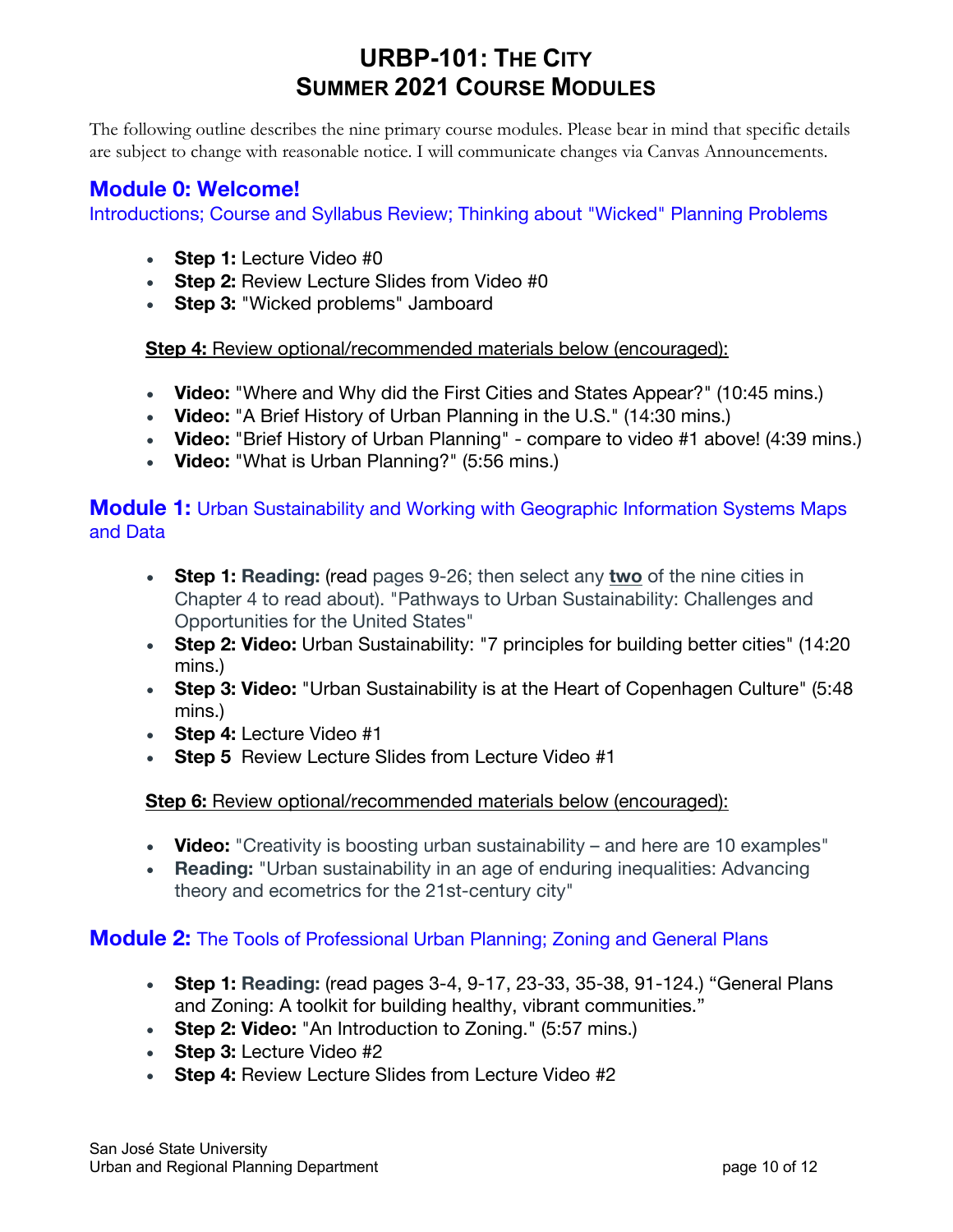### **Step 5:** Review optional/recommended materials below (encouraged):

• **Reading:** "Cities Start to Question an American Ideal: A House with a Yard on Every Lot." *The New York Times*, June 17, 2019.

## **Module 3:** Urban Transportation Systems and 'Complete Streets' Analysis

- **Step 1: Reading:** "The High Cost of Free Parking."
- **Step 2: Video:** "Cars Almost Killed Our Cities, But Here's How We Can Bring Them Back." (19:31 mins.)
- **Step 3:** Lecture Video #3
- **Step 4: Review Lecture Slides from Lecture Video #3**

### **Step 5:** Review optional/recommended materials below (encouraged):

- **Reading:** "Freedom to Move."
- **Reading:** "Transportation and the New Generation."
- **Reading:** "I've Seen a Future Without Cars and It's Amazing!"

### **Module 4:** Community Engagement in the Urban Planning Process; the Role of Social **Capital**

- **Step 1: Reading:** "Collaborative Neighborhood Planning: Silicon Valley as a Laboratory for Community Service Learning."
- **Step 2: Video:** "Participatory Urban Planning: Lessons from the Field." (12:09 mins.)
- **Step 3:** Lecture Video #4
- **Step 4:** Review Lecture Slides from Lecture Video #4

### **Step 5:** Review optional/recommended materials below (encouraged):

- **Reading:** Bowling Alone: America's Declining Social Capital."
- **Video:** "It's Time for Citizens to Take Back Urban Planning." (13:42 mins)

### **Module 5:** Urban Inequities, Environmental Injustice and Potential Solutions

- **Step 1: Reading:** "How Planning and Zoning Contribute to Inequitable Development, Neighborhood Health, and Environmental Injustice."
- **Step 2: Video:** "Taking a Stand Against Environmental Injustice." (7:18 mins.)
- **Step 3:** Lecture Video #5
- **Step 4:** Review Lecture Slides from Lecture Video #5

### **Step 5:** Review optional/recommended materials below (encouraged):

- **Reading:** "Why Urban Planning Must Ensure Climate Justice."
- **Reading:** "Connecting the Dots Between Environmental Injustice and the Coronavirus."